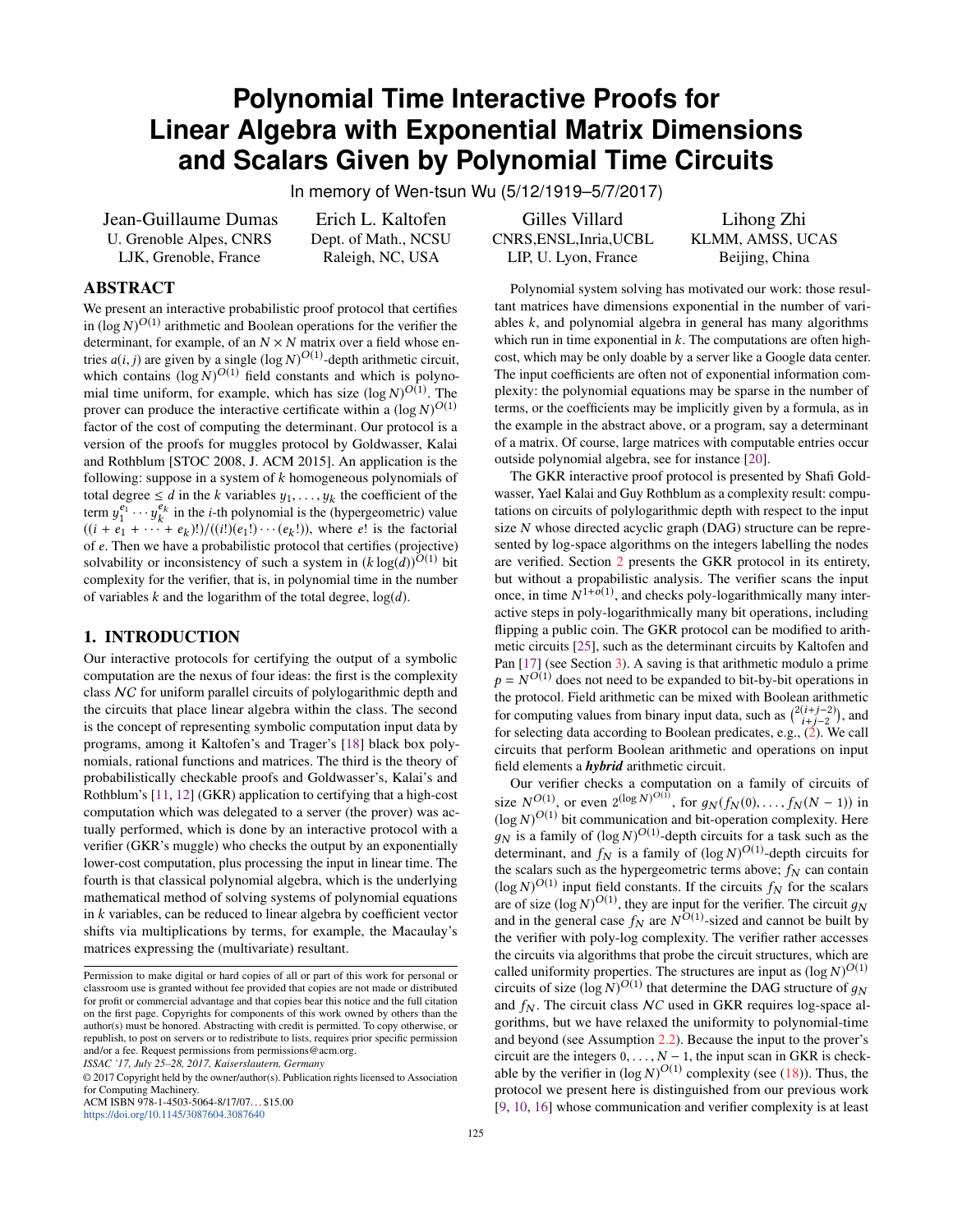linear in *N*, that is, exponentially worse.

Our guiding example is the resultant matrix for polynomial systems, which has dimensions exponential in the number of variables *k* with entries being selected coefficients of the polynomials. There are still exponentially many (in *k* and the degrees) such coefficients. We assume the coefficients themselves are computed by circuits, for example, by tests on the degrees of the *i*-th equation that, for example, set all but polynomially many to zero, that is, represent a sparse system. We emphasize that sparsity is not a requirement for our polynomial-time certificates. In fact, the cost of verifying our certificate is polynomial in log(degree), and we could, in analogy to the notion of a supersparse polynomial [\[15\]](#page-7-9), call our input system a *superstructured* system. An example is that we can certify in polynomial time that two univariate supersparse polynomials are relatively prime.

To achieve this complexity, with have some restrictions.

1. The verifier probes the prover's circuit structure using DAG structure test functions that for an integer node labelling scheme compute for each level  $\ell$  if or if not a node of label  $\alpha$  adds, or multiplies, etc., the values of the nodes  $\beta$  and  $\gamma$  on the previous level. Circuit complexity refers to such tests as a uniformity condition. Also the verifier's circuits for the scalars can be represented by DAG structure test functions instead of by their DAG. A multiplication tree for *N*! for instance, has exponential size *O*(*N*) but *O*(log *N*)-sized simple DAG structure tests (cf.  $(11)$  and Remark [2.6](#page-4-1) thereafter).

2. In order to obtain exponentially smaller proofs, we restrict the verifier to  $(\log N)^{O(1)}$  complexity in rounds and bit operations. Using the GKR level-by-level certificates, we thus require all circuits to be of depth  $(\log N)^{\tilde{O}(1)}$ . Our weakest uniformity condition for both the circuit for the computed function and the circuit for the scalars is given in Assumption [2.2.](#page-5-0) It covers polynomial-time uniformity, that is that the DAG structure test functions are given by Boolean circuits of size  $(\log N)^{O(1)}$ . We recall that the node labels are integers of  $(\log N)^{O(1)}$  bit length, as a bounded fan-in circuit of depth  $(\log N)^{O(1)}$  has width  $2^{(\log N)^{O(1)}}$ .

3. Field elements, unlike the binary integers, cannot be tested to be equal to zero. The restriction is not universal: the prover and verifier have a simple protocol to certify that  $N^{O(1)}$  elements are equal to zero (cf. Section [3](#page-6-0) for the matrix rank). But the positions of those elements in the circuits must be testable, via their node labels, by the verifier. In other words, pivoting cannot be done, as those node labels depend on the input and would have to be communicated by the prover to the verifier, and are thus restricted in number to  $(\log N)^{O(1)}$ .

<span id="page-1-1"></span>4. Without zero tests, divisions by field elements are excluded. Again, integer divisions in the Boolean part of the hybrid circuit are doable, for instance, by Newton iteration. The restriction again is not quite absolute. If all divisions are by non-zero field elements, we can modify our protocol to implement them (cf. Remark [2.5\)](#page-4-2). For example, in processor-efficient parallel linear algebra, we have used randomization to avoid pivot testing [\[17\]](#page-7-5). Those random elements are chosen by the verifier or with a public coin. We restrict to  $(\log N)^{O(1)}$  many random field elements that the verifier computes. We disallow  $O(N)$ , say, pseudo-random elements that the prover computes from a verifier provided  $(\log N)^{O(1)}$ -bit seed by a  $(\log N)^{O(1)}$ -depth circuit which the verifier confirms by the GKR protocol, since then the probability of correctness would depend on an additional hardness assumption.

5. The circuits can contain  $(\log N)^{O(1)}$  field constants. To reach  $(\log N)^{O(1)}$  binary verifier complexity, we think of the field of scalars as a finite field. Since  $N \times N$  determinants of integer matrices can have *O*(*N*(log *N*)) digits, we certify the determinant modulo a prime number  $p$ . We can test whether the determinant is 0 by choosing a random prime number with  $(\log N)^{O(1)}$  digits. Also, on verifier input  $i = N^{O(1)}$ , the protocol can certify the *i*-th bit of the determinant in verifier cost  $(\log N)^{O(1)}$ . The prover cost would then be  $N^{O(1)}$ -fold higher, as the circuit is then purely binary.

Our prover complexity is  $N^{O(1)}$ , that is, exponential in the size of the certificate. The complexity includes the circuit for the algorithm, and the cost of evaluating the circuits for the scalars. In analogy to processor-efficient N*C* circuits, we can call the protocol *proverefficient* if the certificate can be produced by the prover within a  $(\log N)^{O(1)}$  factor of the width of the circuit for the algorithm. For the matrix determinant problem our protocol is prover-efficient (cf. Section [3\)](#page-6-0). Restriction [4](#page-1-1) has so far prevented us to have a proverefficient matrix rank and the N*C* theory is still lacking of a processorefficient circuit for the characteristic polynomial.

The soundness of the GKR protocol is based on the interaction between the exponential-time prover and the polynomial-time verifier. With cryptography, one can remove the interaction by a Fiat-Shamir heuristic, resulting in a static proof of polynomial system inconsistency, say, that can be checked in polynomial time in the number of variables and the logarithm of the degree. One cannot apply the protocol recursively to that check, exponentially reducing its size again, because the binary verification algorithm has polynomial depth [we thank Stephen M. Watt for the comment.]

## <span id="page-1-0"></span>2. CIRCUITS AS INPUTS

A problem in [\[11,](#page-7-1) [12\]](#page-7-2), of which Thaler's scheme [\[25\]](#page-7-4) is an algebraic implementation, is that the verifier cost is at least linear in the number of input bits. A polynomial-time verification hence seems to be ruled out for handling matrices with exponential dimensions such as resultant matrices. Here is an approach to shrink the input size for low complexity input scalars.

Our input scalars are in a finite field F, say  $F = \mathbb{Z}_p$  which denote the integers modulo a prime number  $p$ , and our algebraic circuit arithmetic for purpose of high probability of soundness of the verifier check will be done in a finite algebraic extension  $K \supseteq F$ . We assume that  $2^n$  field elements  $f_n(i) \in K$  for  $0 \le i \le 2^n - 1$  are represented by the hybrid extension circuit in Figure [1.](#page-2-1) The circuit can contain "passthru" nodes, which could have been emulated by arithmetic nodes as  $v = v + w - w$  for any node *w* on the previous level. The circuit on inputs  $i_1, \ldots, i_n \in \{0, 1\} \subseteq F$  computes for the index integer  $i = i_1 + 2i_2 + \cdots + 2^{n-1}i_n$ , by interpreting the field elements 0, 1 as the integers 0, 1, the field element

<span id="page-1-2"></span>
$$
\tilde{f}_n(i) \stackrel{\text{def}}{=} f_n(i) \stackrel{\text{def}}{=} \tilde{f}_n(i_1, \dots, i_n) \in \mathsf{F}.\tag{1}
$$

By  $\tilde{e}$  we indicate an algebraic extension function and circuit that can be evaluated at both a bit vector and a vector of field elements. In the definition [\(1\)](#page-1-2) we have overloaded the  $\tilde{\phantom{a}}$  ed algebraic extension functions by writing single integer arguments in addition to vectors of field elements with the interpretation that the integers are converted to vectors of bits. The verification protocols will evaluate the extension circuits on random field elements  $x_v \leftarrow \xi_v \in S \subseteq K$ from a sufficiently large subset *S*. In summary, the  $f_n(i)$  are the exponentially many input scalars that the single algebraic extensions circuit  $\tilde{C}_n$  represents via its algebraic extension function  $\tilde{f}_n$ .

The input to our computational problems is a hybrid extension circuit  $C_n$ . The circuit is represented as a directed acyclic graph (DAG) in which each vertex is labelled by an integer and given an attribute on its functionality, such as "multiplication node". Here there is a Boolean part that can perform integer operations on 0/1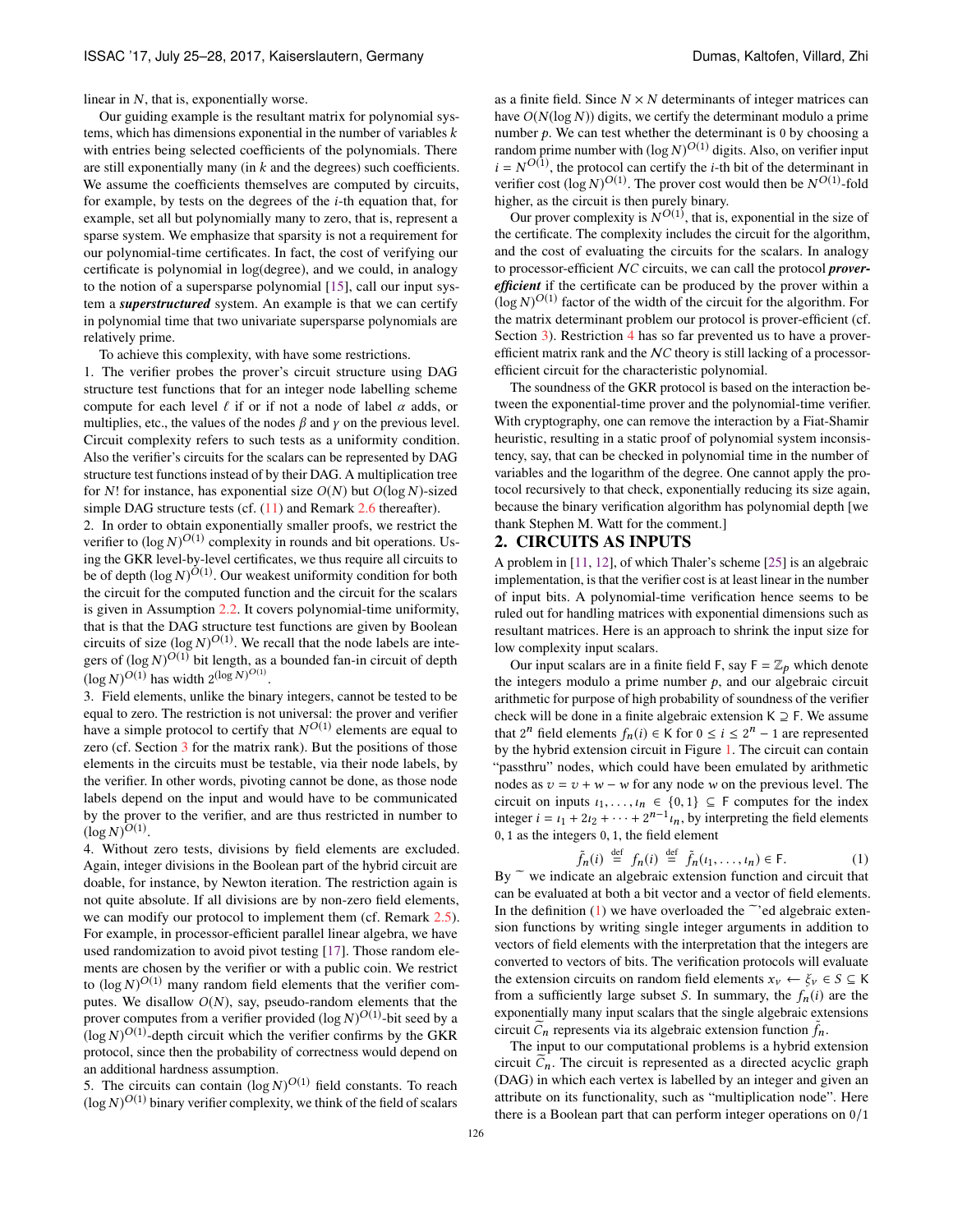<span id="page-2-1"></span>



inputs, such as computing  $\binom{i}{5}$  which for  $i < 5$  is = 0, by simulating the Boolean operations on the field values 0 and 1. The output can then be a selected bit of  $\binom{i}{5}$ , or  $\binom{i}{5}$  converted to a field element using the radix  $2 = c_2 + c_2$ . There is also an algebraic part that can supply actual input field elements to the circuit. The first two constants are the field elements 0 and 1. The zero element of the field can be synthesized inside the circuit as  $x_1 - x_1$  by a binary subtraction, but field element 1 cannot, which is needed for wiring integer constants into the circuit. Polynomially in *n* many additional field elements can be supplied as input. Those elements could, for example, be output by the circuit for the inputs for certain values of *i* by a synthesized Boolean comparator and an arithmetic sum that is weighted by the Boolean predicates, for instance

<span id="page-2-0"></span>
$$
((i > q_1) and (i \leq q_2)) c_3 + (i \leq q_1) c_4.
$$
 (2)

Here the comparisons are Boolean comparator circuits simulated by the field operations given in Figure [1,](#page-2-1) feeding the bits of the constants  $q_1$  and  $q_2$  using  $c_1 = 0$  and  $c_2 = 1$  as the second argument. Note that the input circuit can have unbounded fan-out. For arguments  $v, w \in$  ${0, 1} \subseteq F$ , the following field operations simulate the Boolean functions:

<span id="page-2-5"></span>

|                                                                    | and     | <i>or</i> | not | xor | equiv                                   | $\mid$ impl |     |  |  |
|--------------------------------------------------------------------|---------|-----------|-----|-----|-----------------------------------------|-------------|-----|--|--|
|                                                                    | $v_{w}$ |           |     |     | $ v+w $ 1 – v   v + w   1 + 2vw   1 – v |             | (3) |  |  |
|                                                                    |         | $-vw$     |     |     | $-2vw$ $-v-w$ $+vw$                     |             |     |  |  |
| The hybrid sum of field values weighted by Boolean values (2) is a |         |           |     |     |                                         |             |     |  |  |

main ingredient in the GKR protocol, but we use it for representing structure and sparsity of our input matrices: in the above polynomial systems the input could be polynomially many (in the number of variables *k*) non-zero coefficients, that is a sparse polynomial system. We would have  $n = \lceil \log(\binom{d+k-1}{k-1}) \rceil$  $n = \lceil \log(\binom{d+k-1}{k-1}) \rceil$  $n = \lceil \log(\binom{d+k-1}{k-1}) \rceil$  and the  $c_\mu$  in  $\widetilde{C}_n$  in Figure 1 for  $\tilde{f}$  in [\(22\)](#page-6-1) would hold those coefficients, which would be individually selected according to their equation index and term exponents (cf. [\(2\)](#page-2-0)). Because the circuits are  $n^{O(1)}$ -size, they need not be uniform and can be the input. Note that the Boolean comparators compute a value in K for field inputs  $x_v \leftarrow \xi_v \in K$ , which is the basis of the sum-check protocol [\[21\]](#page-7-10).

REMARK 2.1. Discussion of input circuit model (Part 1): Our input circuits can have bounded fan-in  $(\leq 2)$  but unbounded fan-out. We suppose that the circuit is layered, that is each arithmetic node draws inputs from the layer directly above. In order to access values in earlier layers we therefore use passthru nodes with a single input. The node for the Boolean *or* thus occupies 2 layers, although one could introduce "super"nodes with 2 inputs and a fixed sized circuit with a single output in the GKR protocol. We will require the layering restriction when processing the GKR iteration over possibly exponentially many copies of our input circuits. All our circuits are hybrid arithmetic circuits and not pure Boolean circuits as in GKR. The GKR protocol can then be improved to fewer rounds of interaction as the circuits have smaller size. A limitation in the arithmetic version of GKR is that one cannot incorporate field element equality tests in the circuits and thus has to exclude divisions, all of which

would be possible in the Boolean model. One can, of course, choose  $F = \mathbb{Z}_2$ , in which case the field arithmetic is Boolean arithmetic, and the arithmetic version specializes to GKR's Boolean protocol. We note that if without checking the divisor the circuit on a given input does not divide by zero, divisions by field elements can be incorporated in the protocol; see Remark  $2.5$ .  $\Box$ 

An example of such a circuit would be the binomial coefficient  $i_j$ , which is = 0 for *i* < 5. Note that one has integer Boolean division circuits of depth *O*(log(*i*)) [\[1\]](#page-7-11).

Our version of GKR is an interactive proof to certify the value of a **exponential sized** formula or circuit with  $f_n(i)$  inputs; note that there are  $2^n$  indices *i*. We begin with the simplest but most important building block, the above mentioned sum-check protocol [\[21\]](#page-7-10) for

<span id="page-2-2"></span>
$$
\sigma_n = \sum_{i=0}^{2^n - 1} \tilde{f}_n(i).
$$
 (4)

To use sumcheck protocol of Lund et al., we must restrict our input circuit  $C_n$  in Figure [1](#page-2-1) to have depth  $O(log(n))$ ;  $C_n$  no longer needs to be layered. The logarithmic depth restriction has two consequences:

- <span id="page-2-4"></span>1. Because in  $C_n$  each layer has at most twice as many nodes as the layer below, circuit depth  $O(\log(n))$  implies circuit size  $n^{O(1)}$ . The verifier can evaluate  $\tilde{f}_n$  with  $n^{O(1)}$  field operations.
- <span id="page-2-3"></span>2. The total degree in  $x_1, \ldots, x_n$  for the polynomial computed in each node at most doubles in the layer immediate below, so  $deg(\tilde{f}_n) = n^{O(1)}.$

Now we can perform the sum-check protocol for  $\sigma_n$  in [\(4\)](#page-2-2) for the function  $\tilde{f}_n$ . In the sum-check interactive proof, the prover sends the verifier the polynomials

<span id="page-2-6"></span>
$$
g_{\mu}(x_{\mu}) \stackrel{\text{def}}{=} \sum_{\iota_{\nu} \in \{0, 1\}, \mu+1 \leq \nu \leq n} \tilde{f}_{n}(r_{1}, \ldots, r_{\mu-1}, x_{\mu}, \iota_{\mu+1}, \ldots, \iota_{n}), \quad (5)
$$

for  $1 \leq \mu \leq n$ , and the verifier sends inter-leaved uniformly selected random elements  $r_1, r_2, \ldots, r_{n-1} \in S$  from a finite subset *S*  $\subseteq$  K. The exchange is: prover:  $g_1(x_1) \rightarrow$  verifier, verifier:  $r_1 \rightarrow$ prover, prover:  $q_2(x_2) \longrightarrow$  verifier, verifier:  $r_2 \longrightarrow$  prover, ..., verifier:  $r_{n-1} \longrightarrow$  prover, prover:  $g_n(x_n) \longrightarrow$  verifier. The soundness check by the verifier is 1. for all  $\mu$  with  $2 \le \mu \le n$  check  $g_{\mu}(0)$  +  $g_{\mu}(1) = g_{\mu-1}(r_{\mu-1})$ ; 2. for a uniformly selected random  $r_n \in S$  check  $g_n(r_n) = \tilde{f}_n(r_1,\ldots,r_n)$ . If all checks succeed, then with high probability  $g_1(0)+g_1(1) = \sum_{k=0}^{\infty} I_k \in \{0,1\}, 1 \leq k \leq n$   $\tilde{f}_n(t_1,\ldots,t_n) = \sum_{i=0}^{2^n-1} \tilde{f}_n(i)$ . Since  $deg(g_\mu) = n^{O(1)}$  by Consequence [2](#page-2-3) and the input circuit  $\tilde{C}_n$ has  $n^{O(1)}$  arithmetic gates by Consequence [1,](#page-2-4) the verifier runs in  $n^{O(1)}$  field operations in K. For K =  $\mathbb{Z}_p$  with  $\log(p) = n^{O(1)}$  the verifier uses  $n^{O(1)}$  bit operations to verify the summation  $\sigma_n$  with  $2^n$  terms in [\(4\)](#page-2-2).

Next, we demonstrate GKR on a product-check protocol for

<span id="page-2-7"></span>
$$
\tau_n = \prod_{i=0}^{2^n - 1} \tilde{f}_n(i). \tag{6}
$$

At the same time, *we shall remove the logarithmic depth restriction*  $\boldsymbol{on}$   $C_n$ . Our example encompasses all of the GKR protocol and all uniformity conditions on the arising circuits. The value  $\tau_n$  is computed by the exponential-sized hybrid extension circuit  $P_n$  of Figure [2.](#page-3-1) The bottom part of the  $P_n$  is a perfect binary tree with multiplications in its nodes. The DAG corresponding to the tree has a highly uniform structure: see  $(11)$  below. On the leaves of the binary tree are connected  $2^n$  identical copies of the hybrid input extension circuit  $\tilde{C}_n$ . Each of the  $n + m$  inputs is connected to  $2^n(n + m)$ identical copies of hybrid input "decoder" circuits  $D_n$ . The detailed input lines are shown in the bottom left inset of Figure [2.](#page-3-1) Here  $b_{m+n} = \lfloor \log_2(n+m) \rfloor$  is the minimum number of bits required to represent  $\kappa$  in the range  $0 \leq \kappa \leq n + m - 1$ . The idea is that the decoder selects the appropriate input values as output whose positions are given in the  $\kappa$  input portion of the decoder, which is then appropriately set on input. The decoder also can select an input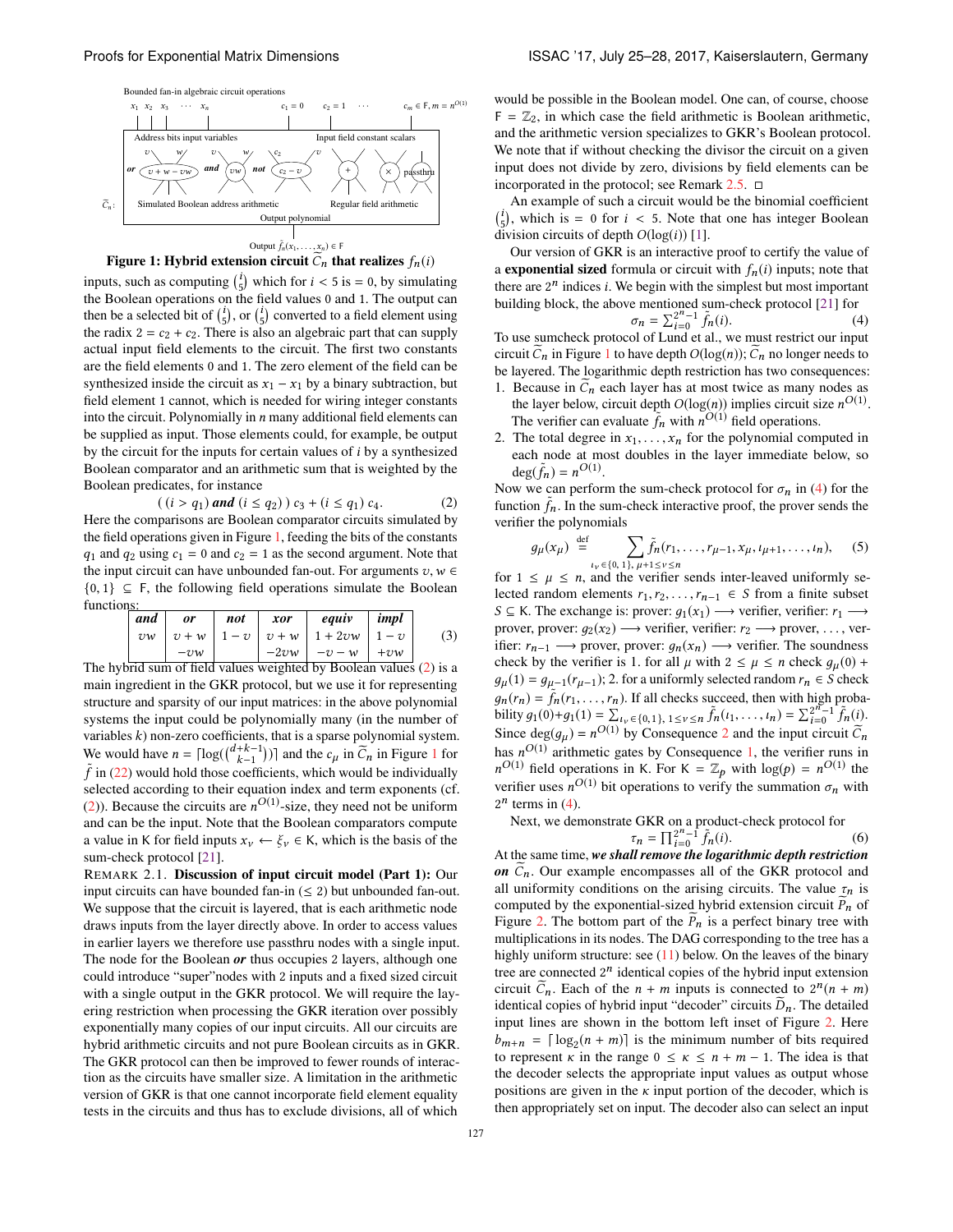<span id="page-3-1"></span>

Figure 2: Hybrid extension circuit  $\bar{P}_n$  that realizes  $\tilde{\tau}_n$ 

constant  $c_{\mu}$ , which is a node of that value inside  $D_{n}$  with fan-in zero. Note that the circuit  $\overline{D}_n$  is no longer layered in the way that each node receives data from the immediate previous layer as was the case for  $C_n$  and is the case for the binary multiplication tree. We give a hybrid Boolean-arithmetic sum (cf. [\(2\)](#page-2-0)) for the algebraic extension function  $\widetilde{\varphi}_n$ :

<span id="page-3-2"></span>
$$
\widetilde{\varphi}_n(i,\kappa) = \left(\sum_{\nu=1}^n (\kappa < n \text{ and } \kappa + 1 = \nu) \, \iota_\nu\right) \\
+ \left(\sum_{\mu=1}^m (\kappa \geq n \text{ and } \kappa - n + 1 = \mu) \, \mathit{c}_{\mu}\right). \tag{7}
$$

In [\(7\)](#page-3-2)  $\iota$  is the v-th bit of *i*. In the extension function, the bits of *i* and  $\kappa$  will be set to field elements with  $\iota_{\nu}$  the corresponding input element, which the comparator circuits, Boolean circuits and binary arithmetic circuits process "blindly" according to circuit structure. Note that

<span id="page-3-6"></span>
$$
\widetilde{\varphi}_n(i,\kappa) \stackrel{\text{def}}{=} \begin{cases}\n\iota_{\kappa+1} & \text{for } 0 \le \kappa \le n-1, \\
\iota_{\kappa-n+1} & \text{for } n \le \kappa \le n+m-1, \\
0 & \text{for } \kappa \ge n+m.\n\end{cases} \tag{8}
$$
\nNow we can set the inputs to our computation. The input to the

 $(\kappa + 1)$ 'st circuit *D<sub>n</sub>* of the  $(i + 1)$ 'st copy of *C<sub>n</sub>* is the pair  $(i, \kappa)$ represented by the  $n + b_{m+n}$  input bits, with  $b_{n+m} = \lfloor \log_2(n+m) \rfloor$ . Note that only the prover will actually use those inputs.

The reason for the hybrid address decoder circuits  $\overline{D}_n$  above the  $C_n$  is that they can be implemented by [\(7\)](#page-3-2) with depth  $O(log(n))$ and therefore can be used in a sum-check protocol. Integer addition, subtraction, and comparison is done by parallel prefix look-ahead circuits [\[2\]](#page-7-12). We will need the algebraic extension circuit for equality testing below and give the formula now. The test has as input two bit vectors  $y_1, \ldots, y_b$  and  $t_1, \ldots, t_b$  and returns 1 if each pair of bits in the vectors are equivalent, else it returns 0:

<span id="page-3-7"></span>
$$
\begin{array}{rcl}\n\text{e}\tilde{\mathbf{q}}\mathbf{u}(y,i) & \stackrel{\text{def}}{=} & \prod_{\theta=1}^{b} (y_{\theta} \text{ equiv } \iota_{\theta}) \\
& = & \prod_{\theta=1}^{b} (1 + 2\iota_{\theta}y_{\theta} - \iota_{\theta} - y_{\theta}),\n\end{array} \tag{9}
$$

where  $\text{deg}_{y_1,...,y_b}(\text{equ}) = b$ . Below in, for example, [\(11\)](#page-3-0), as above in [\(7\)](#page-3-2), we also write  $(y = i)$  for equ $(y, i)$ .

REMARK 2.2. One does not need the decoder circuits  $\overline{D}_n$  if the circuits  $C_n$  have depth  $O(log(n))$ , in which case one may then use  $C_n$  directly. The verifier then evaluates the hybrid extension circuits  $C_n$  at a vector of random field elements, and the only uniformity condition required is that the verifier can perform the evaluation in  $n^{O(1)}$  arithmetic steps (cf. Consequence [1](#page-2-4) above). Therefore, the logarithmicdepth integer division circuits and multiple integer product circuits in [\[1\]](#page-7-11) can be incorporated into  $C_n$ . However, our version of the GKR protocol will place the constant *B* for depth $(C_n) \leq B \log(n)$  in the exponent of the verifier cost, because  $\deg(\tilde{f}_n) \leq 2^{\deg \text{th}(\tilde{C}_n)} \leq n^B$ . With decoder circuits  $\tilde{D}_n$ , the depth of  $\tilde{C}_n$  is only restricted to  $n^{O(1)}$  and  $C_n$  can even be of exponential size with the uniformity in structure (see Remark [2.6\)](#page-4-1).  $\Box$ 

We now assume that at level  $\ell$  of  $P_n$  in Figure [2](#page-3-1) the nodes are labeled  $\alpha = 0, 1, \ldots, L_{\ell} - 1$ , where  $\alpha$  is represented as an  $s_{\ell}$ -bit integer with  $s_\ell = \lceil \log_2(L_\ell) \rceil$ . Note that  $s_\ell = \ell$  for  $\ell = 0, \ldots, n$  in the levels of the perfect binary tree in  $P_n$  of Figure [2.](#page-3-1) At level  $n+d$  we have  $s_{n+d} = n + b_{m+n}$ , which is the number of bits on the labels to all  $(n+m)2^n$  inputs of the  $2^n$  copies of  $\tilde{C}_n$  in  $\tilde{P}_n$ . The heart of the GKR protocol is the recursive property of the algebraic extension function  $V_{\ell}(z_1,\ldots,z_{s_{\ell}})$  for each level  $\ell$  in [\(13\)](#page-3-3) below, where  $V_{\ell}(z_1,\ldots,z_{s_{\ell}})$ is defined as

<span id="page-3-5"></span> $\widetilde{V}_{\ell}(z_1,\ldots,z_{s_{\ell}}) \stackrel{\text{def}}{=} \sum_{\alpha=0}^{2^{s_{\ell}}-1} \widetilde{\text{equ}}(z_1,\ldots,z_{s_{\ell}},\alpha) W_{\ell,\alpha},$  (10) where  $W_{\ell,\alpha}$  is the field element value of node  $\alpha$  at level  $\ell$  when evaluating the circuit on the given inputs, and  $W_{\ell,\alpha} = 0$  for  $\alpha \geq L_{\ell}$ , that is when the node label  $\alpha$  is out of range. We thus have  $V_{\ell}(\alpha) = W_{\ell,\alpha}$ ; note in both  $e\tilde{q}u(z_1,\ldots,z_{s_\ell},\alpha)$  and  $V_\ell(\alpha)$  the overloaded usage of  $\alpha$ for the vectors of bits in  $\alpha$ . We will discuss the node labeling further in the Remark [2.4](#page-4-3) below. Furthermore, the prover and verifier in the protocol must be given algebraic extension circuits  $\text{add}_\ell$ , mul $_\ell$ and thru $_\ell$ , and preferably also have circuits for  $\text{sub}_\ell$ ,  $\tilde{\text{or}}_\ell$ ,  $\tilde{\text{not}}_\ell$ ,  $\tilde{\text{or}}_\ell$ ,  $\tilde{\text{v}}_\ell$  and  $\tilde{\text{imp}}|_\ell$ , that implement the following *DAG structure test functions* on their binary inputs representing the bits of a node label  $\alpha$  on level  $\ell$  and two node labels  $\beta$  and  $\gamma$  on level  $\ell + 1$ :

- 1.  $\tilde{\text{add}}_{\ell}(\alpha, \beta, \gamma)$  is 1 if node  $\alpha$  on level  $\ell$  is an addition node with nodes  $\beta$  and  $\gamma$  as inputs, and is 0 otherwise;  $\tilde{\text{sub}}_\ell$  and  $\tilde{\text{mul}}_\ell$  (for multiplication and Boolean *and*) are defined accordingly.
- 2.  $\tilde{\sigma}_\ell(\alpha, \beta, \gamma)$  is 1 if node  $\alpha$  on level  $\ell$  is a Boolean *or* "super"node with nodes  $\beta$  and  $\gamma$  as inputs, and is 0 otherwise; xor<sub> $\ell$ </sub>, equiv<sub> $\ell$ </sub>, and  $\text{impl}_{\ell}$  are defined accordingly. By not emulating those nodes by their arithmetic equivalents [\(3\)](#page-2-5) the functions should be easier to implement on the Boolean parts of the hybrid circuits.
- 3. not  $\mu(\alpha, \beta, \gamma)$  is 1 if node  $\alpha$  on level  $\ell$  is a *not* node with node  $\beta$  as input and  $\gamma = \beta$ , and is 0 otherwise; thru $\ell$  is defined accordingly for passthru. We do not emulate the Boolean *not* by a subtraction and do not require the field constant 1 via pass thru. We require the following property.

<span id="page-3-8"></span> $\text{Assum}$   $\text{Pion } 2.1$ *. Log-depth. All algebraic extension circuits for*  $\text{and}_{\ell}$ ,  $\text{sin}$ ,  $\text{min}_{\ell}$ , ...,  $\text{tru}_{\ell}$  *are for all levels*  $\ell$  *of depth*  $\text{O}(\log(n))$ *, hence of degree and size nO*(1) *, which the verifier is able to evaluate at field elements as inputs in polynomial time in n.*

For example, in  $\widetilde{P}_n$  for levels  $\ell = 0, \ldots, n-1$  we have  $\alpha \widetilde{d} d_\ell$ ,  $\alpha \widetilde{d} d_\ell$ and thru $_{\ell}$  always return 0 and

<span id="page-3-9"></span><span id="page-3-0"></span> $\text{mul}_{\ell}(\alpha, \beta, \gamma) = (\beta = 2\alpha \text{ and } \gamma = 2\alpha + 1).$  (11) REMARK 2.3. If the circuits  $\tilde{C}_n$  are of size  $n^{O(1)}$  represented by their DAGs, the DAG structure functions can be built by the prover and the verifier as a tree of comparisons, e.g.,<br>  $\tilde{e}^A(t, x, t) = \sum_{n=0}^{\infty} \tilde{e}^{\tilde{n}}(t, \tilde{e}^T, \tilde{e}^T, \tilde{e}^T, \tilde{e}^T)$ 

<span id="page-3-4"></span>
$$
\tilde{\text{add}}_{\ell}(u, v, w) = \sum_{\tilde{\alpha}, \tilde{\beta}, \tilde{\gamma}} \tilde{\text{equ}}(\bar{u}, \bar{v}, \bar{w}, \bar{\alpha}, \bar{\beta}, \bar{\gamma}) \text{ } \tilde{\text{add}}_{\ell}(\bar{\alpha}, \bar{\beta}, \bar{\gamma}). \qquad (12)
$$

Here the  $\bar{u}, \ldots \bar{y}$  refers to the portions of the inputs bits of the node labels that lie within  $C_n$  (see also Remark [2.4](#page-4-3) below) and the bits representing *i* in the *i*-th copy of  $C_n$  are not tested. The verifier can compute the vector of values  $\frac{\partial d}{\partial(\bar{\alpha}, \bar{\beta}, \bar{\gamma})}$  by traversing the DAG for  $\tilde{C}_n$  and evaluate [\(12\)](#page-3-4) in  $n^{O(1)}$  field operations. It is here that the input becomes logarithmic in the size of  $P_n$ .  $\Box$ 

Finally, we can express  $V_{\ell}(z_1, \ldots, z_{s_{\ell}}) \in K[z_1, \ldots, z_{s_{\ell}}]$  recursively in terms of  $V_{\ell+1}$  as a sum of the form [\(4\)](#page-2-2):

<span id="page-3-3"></span>
$$
\widetilde{V}_{\ell}(z^{[\ell]}) = \sum_{\alpha=0}^{2^{s_{\ell}}-1} \sum_{\beta=0}^{2^{s_{\ell+1}}-1} \sum_{\gamma=0}^{2^{s_{\ell+1}}-1} \widetilde{\mathrm{equ}}(z^{[\ell]}, \alpha) \widetilde{F}_{\ell}(\alpha, \beta, \gamma), \qquad (13)
$$

where  $z^{[\ell]} = [z_1, \ldots, z_{s_\ell}],$  and (compare with [\(3\)](#page-2-5))

$$
\widetilde{F}_{\ell}(\alpha, \beta, \gamma) \stackrel{\text{def}}{=} \widetilde{\text{add}}_{\ell}(\alpha, \beta, \gamma) \left( \widetilde{V}_{\ell+1}(\beta) + \widetilde{V}_{\ell+1}(\gamma) \right) \n+ \widetilde{\text{mult}}_{\ell}(\alpha, \beta, \gamma) \widetilde{V}_{\ell+1}(\beta) \widetilde{V}_{\ell+1}(\gamma)
$$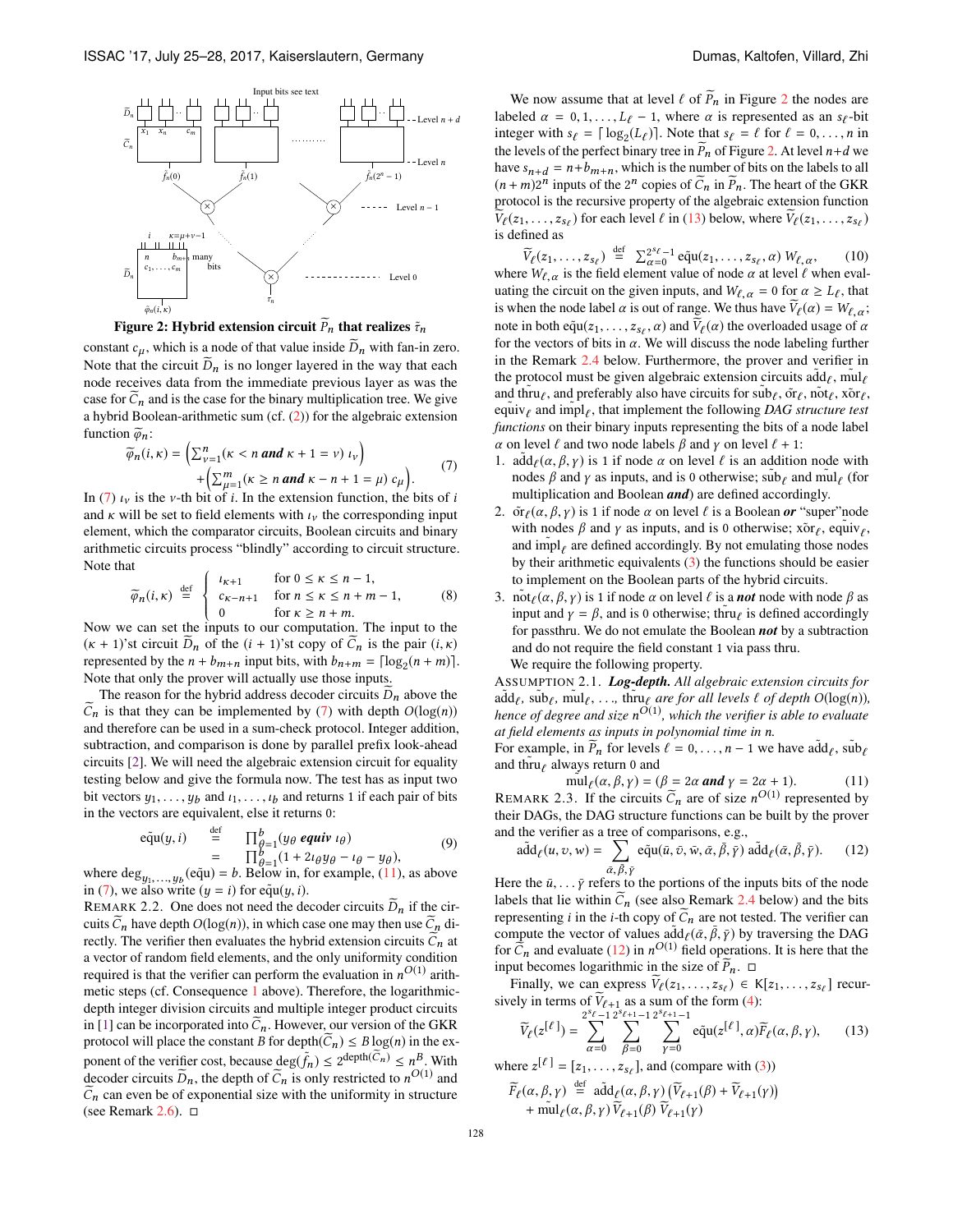+ 
$$
\tilde{\sigma}_\ell(\alpha, \beta, \gamma)
$$
 ( $\tilde{V}_{\ell+1}(\beta)$  +  $\tilde{V}_{\ell+1}(\gamma)$  -  $\tilde{V}_{\ell+1}(\beta)$   $\tilde{V}_{\ell+1}(\gamma)$ )  
+... [terms for sub $\ell$ ,  $\tilde{x}$  or  $\ell$ , equivalently, imply, cf. (3),  $\tilde{V}$ 

+  $\|\text{rot}_{\ell}(\alpha, \beta, \gamma) \left(1 - \tilde{\tilde{V}}_{\ell+1}(\beta)\right) + \|\text{tru}_{\ell}(\alpha, \beta, \gamma) \tilde{V}_{\ell+1}(\beta).$  (14) Note that the constants in  $(14)$  are not pass thru constants. The fact that the triple sum in [\(13\)](#page-3-3) for  $\tilde{V}_{\ell}(z^{[\ell]})$  equals its definition [\(10\)](#page-3-5) follows easily: for a node label  $\alpha$  on level  $\ell$  we have

<span id="page-4-5"></span>
$$
W_{\ell,\alpha} = \sum_{\beta=0}^{2^s \ell+1} \sum_{\gamma=0}^{2^{s} \ell+1} \widetilde{F}_{\ell}(\alpha,\beta,\gamma),\tag{15}
$$

because by the definition [\(10\)](#page-3-5) for level  $\ell + 1$  we have  $V_{\ell+1}(\beta) =$  $W_{\ell+1,\beta}$  and  $V_{\ell+1}(\gamma) = W_{\ell+1,\gamma}$ . If the node label  $\alpha$  is out of range the rights side of  $(15)$  returns the field element of 0, as is required, since all DAG structure test functions return 0. We give the formula corresponding to the definition of  $\tilde{V}_{\ell}(z^{[\ell]})$  in [\(10\)](#page-3-5) for the top level  $n + d$  in [\(18\)](#page-4-0) below. On level  $n + d$  we have that  $V_{n+d}(\alpha) = 0$  for node labels out of range, namely for  $\alpha \ge L_{n+d} = (n+m)2^n$ , from the third case of  $(8)$ .

The prover and verifier perform an interactive protocol recursively for  $\ell = 0, 1, \ldots, n + d$  where at each level  $\ell$ , for a then given  $s_{\ell}$ dimensional vector of random field values  $\vec{r}^{[\ell]} \in S^{s_{\ell}}$ , they perform a sum-check protocol for  $\tilde{V}_{\ell}(\vec{r}^{[\ell]})$  defined by [\(13\)](#page-3-3). By the defini-tion [\(10\)](#page-3-5) for level  $\ell$ +1 and [\(9\)](#page-3-7), deg<sub>*z*[ $\ell$ +1]</sub> ( $\widetilde{V}_{\ell+1}(\bar{z}^{[\ell+1]})) \le s_{\ell+1}$ , where  $s_{\ell+1}$  is the number of bits in the node labels at level  $\ell + 1$  and the " $\leq$ " accounts for the fact that all nodes at level  $\ell + 1$  could evaluate to 0 on input. If for all  $\ell$  we have  $s_{\ell} = n^{O(1)}$ , which is certainly the case if  $size(\widetilde{C}_n) = n^{O(1)}$ , then we have  $deg_{u,v,w}$  ( $equ(\vec{r}[\ell], u) \widetilde{F}_{\ell}(u, v, w)$ ) =  $n^{O(1)}$ , because by the log-depth Assumption [2.1](#page-3-8) the degrees of the algebraic extensions circuits for  $\text{add}_{\ell}$ ,  $\text{sub}_{\ell}$ ,  $\text{mul}_{\ell}$ , ..., thru $_{\ell}$  are thus bounded. The prover and verifier exchange  $g_{\mu}$  of [\(5\)](#page-2-6) and random field elements, until the verifier completes the sum-check of  $\widetilde{V}_{\ell}(\vec{r}^{[\ell]})$ by testing

<span id="page-4-6"></span> $g_{s_{\ell}+2s_{\ell+1}} (\rho_{s_{\ell+1}}^{[3]}) \stackrel{?}{=} \tilde{\text{equ}}(r^{[\ell]}, \vec{\rho}^{[1]}) \tilde{F}_{\ell} (\vec{\rho}^{[1]}, \vec{\rho}^{[2]}, \vec{\rho}^{[3]}),$  (16) with  $\vec{\rho}^{[1]} \in S^{s_{\ell}}, \vec{\rho}^{[2]} \in S^{s_{\ell+1}}$  and  $\vec{\rho}^{[3]} \in S^{s_{\ell+1}}$  verifier chosen random vectors whose entries were communicated one after another, the last one being  $\rho_{s_{\ell+1}}^{[3]}$ . By [\(9\)](#page-3-7) the verifier can compute  $e\tilde{q}u(r^{[\ell]}, \vec{\rho}^{[1]})$  in polynomial time in *n*, as well as, by the Assump-tion [2.1,](#page-3-8)  $\tilde{\text{add}}_{\ell}(\vec{\rho}^{[1]}, \vec{\rho}^{[2]}, \vec{\rho}^{[3]}), \dots, \tilde{\text{third}}_{\ell}(\vec{\rho}^{[1]}, \vec{\rho}^{[2]}, \vec{\rho}^{[3]}).$ 

The verifier, however, cannot compute  $\tilde{V}_{\ell+1}(\vec{\rho}^{[2]})$  and  $\tilde{V}_{\ell+1}(\vec{\rho}^{[3]})$ in polynomial time in *n*, as that requires all values of the nodes on level  $\ell + 1$ . To verify those two values, the protocol ingeniously recurses to level  $\ell + 1$ . A clever ("standard" by [\[12\]](#page-7-2)) subprotocol is used to reduce the check of 2 values of  $V_{\ell+1}$  to a single value [\[25,](#page-7-4) Remark 2]. The prover first communicates the univariate polynomial in  $y$ ,

<span id="page-4-8"></span>
$$
\psi_{\ell}(y) = \widetilde{V}_{\ell+1}((1-y)\vec{\rho}^{[2]} + y\vec{\rho}^{[3]}) \in \mathsf{K}[y],\tag{17}
$$

where deg( $\psi_{\ell}$ )  $\leq$   $s_{\ell+1}$ , after which the verifier communicates a random field element  $r^* \in S$  and the protocol recurses to level  $\ell + 1$  to certify  $\tilde{V}_{\ell+1}(\vec{r}^{[\ell+1]})$  with  $\vec{r}^{[\ell+1]} = (1 - r^*)\vec{\rho}^{[2]} + r^*\vec{\rho}^{[3]}$ . Finally, the verifier compares the certified value with  $\psi_{\ell}(r^*)$ , and uses  $\psi_{\ell}(0) = \widetilde{V}_{\ell+1}(\vec{\rho}^{[2]})$  and  $\psi_{\ell}(1) = \widetilde{V}_{\ell+1}(\vec{\rho}^{[3]})$  for completing the computation of  $\vec{F}_{\ell}(\vec{\rho}^{[1]}, \vec{\rho}^{[2]}, \vec{\rho}^{[3]})$  for the final step [\(16\)](#page-4-6).

The recursion for verifying  $P_n$  stops at level  $n + d$ , where *d* is the depth of  $C_n$ . At that level we define

<span id="page-4-0"></span>
$$
\widetilde{V}_{n+d}(z^{[n+d]}) \stackrel{\text{def}}{=} \sum_{i=0}^{2^n-1} \sum_{\kappa=0}^{2^{h}+m-1} \tilde{\text{equ}}(z^{[n+d]}, i, \kappa) \widetilde{\varphi}_n(i, \kappa), \qquad (18)
$$

where  $z^{[n+d]} = [z_1, \ldots, z_{n+b_{n+m}}]$ . Note that the integers  $i + 2^n \kappa$ are assumed to be the labels  $\alpha$  on level  $n + d$  of the output nodes in  $D_n$  that are the inputs to the copies of  $C_n$  in  $P_n$  of Figure [2.](#page-3-1) The  $\kappa$  part of the bit representation corresponds to  $\bar{\beta}$  and  $\bar{\gamma}$  in [\(12\)](#page-3-4) of <span id="page-4-4"></span>Remark [2.3.](#page-3-9) By [\(7\)](#page-3-2) and [\(9\)](#page-3-7) we have  $\deg_{x,y}(\tilde{\text{equ}}(z^{[n+d]}, x, y) \times$  $\widetilde{\varphi}_n(x, y) = n^{O(1)}$ . The verifier can in polynomial time in *n* evaluate equ $(\vec{r}^{[n+d]}, \vec{\rho}^{[1]}, \vec{\rho}^{[2]}) \tilde{\varphi}_n(\vec{\rho}^{[1]}, \vec{\rho}^{[2]})$  at vectors of random field elements  $\vec{r}^{[n+d]} \in \mathcal{S}^{n+b_{n+m}}, \vec{\rho}^{[1]} \in \mathcal{S}^n$  and  $\vec{\rho}^{[2]} \in \mathcal{S}^{b_{n+m}}$ . A sumcheck protocol for  $\tilde{V}_{n+d}(\vec{r}^{[n+d]})$  stops the recursion.

The recursion begins at <u>level 0</u>. There is a single node, so  $V_0$ has no argument, and is in  $P_n$  equal to  $V_0 = V_1(0)V_1(1)$ . In the case of  $\widetilde{P}_n$  in Figure [2](#page-3-1) we have  $z^{[1]}=z_1$  and  $\widetilde{V}_1(z_1)=\sum_{\alpha=0}^1 e\widetilde{q}u(\alpha,z_1)$  $V_2(2\alpha)V_2(2\alpha+1)$ , having evaluated the DAG structure test functions [\(11\)](#page-3-0) explicitly for [\(14,](#page-4-4)[13\)](#page-3-3). The recursion begins with the prover communicating the (at most linear) polynomial  $\psi_0(y)=V_1(y)$  and the verifier choosing a random  $r^* \in S$  and asking for a proof of  $V_1(r^*)$ by recursion. Finally, if the comparison with  $\psi_0(r^*)$  succeeds, the verifier computes  $\tau_n = \psi_0(0)\psi_0(1) = V_1(0)V_1(1)$ .

<span id="page-4-3"></span>REMARK 2.4. Node labels. We have used the perfect tree for com-puting the product [\(6\)](#page-2-7) so that the DAG structure test functions  $add_\ell$ , etc., can be easily described; see [\(11\)](#page-3-0) and Remark [2.3.](#page-3-9) For the product tree, one could incorporate  $(11)$  directly in the definition of  $V_{\ell}$ : see [\[25,](#page-7-4) Section 5.3.1]. In Section [3](#page-6-0) we will place determinant circuits below the copies of input circuits  $C_n$ . For those circuits, we wish to structure the bits in the labels of the arithmetic nodes on level  $\ell$  according to their role in the algorithm. We can encode that role in blocks of bits of the node label  $\alpha$  on level  $\ell$ , and not have all bit patterns correspond to actual nodes. The reason was already stated above: nodes corresponding to a label  $\alpha$  out of range have  $V_{\ell}(\alpha) = 0$ . For example, we could have labeled the nodes on level  $n + d$  with integer triples  $(i, v, \mu)$  instead of the pairs  $(i, \kappa)$  and used in place of [\(7\)](#page-3-2) the hybrid algebraic extension circuit for

<span id="page-4-7"></span>
$$
\widetilde{\varphi}_n(i, v, \mu) = \left(\sum_{\theta=1}^n (\mu = 0 \text{ and } \theta = v) \, i_v\right) + \left(\sum_{\theta=1}^m (v = 0 \text{ and } \theta = \mu) \, c_\mu\right). \tag{19}
$$

Each node label on level  $n + d$  then has either  $\mu = 0$  or  $\nu = 0$ , and we have  $\varphi_n(i, v, \mu) = 0$  for any invalid node label with both  $v \neq 0$ and  $\mu \neq 0$ , by [\(19\)](#page-4-7). The circuit for (19) has a smaller depth than the circuit for [\(7\)](#page-3-2), hence the polynomials in the sum-check protocol have smaller degrees. However, there are more bits in the representation of  $(i, v, \mu)$  than of  $(i, \kappa)$ , hence the sum-check protocol would then have more rounds.  $\square$ 

<span id="page-4-2"></span>REMARK 2.5. Division nodes. If the verifier knows that no divisions by zero occur, which may be accomplished by inputting random elements among the  $c<sub>\mu</sub>$ , the protocol can be amended. One can push the divisions to the very last arithmetic node, by simulating rational number arithmetic in each node. Every field element  $c \in K$  in the circuit is represented by a pair of elements  $(c', c'')$ , a formal numerator and denominator, with  $c'' \neq 0$  and  $c = c'/c''$ . We implement the arithmetic operations as unreduced rational number operations:  $c_1 \pm c_2$  as  $(c'_1c''_2 \pm c'_2c''_1, c''_1c''_2)$ ,  $c_1c_2$  as  $(c'_1c'_2, c''_1c''_2)$  and  $c_1/c_2$  as  $(c'_1c''_2, c'_2c''_1)$ . If there is no division by zero in the circuit, the  $c^{\prime\prime}$  will be non-zero throughout the evaluation, which is proven by induction on the levels. The final node is the single division,  $\psi_0(0)/\psi_0(1) = \tilde{V}_1(0)/\tilde{V}_1(1)$ , where  $\tilde{V}_1(0)$  is the formal numerator and  $V_1(1)$  the formal denominator value of the output (see the paragraph immediately above Remark [2.4\)](#page-4-3). By assumption of no zero divisions we have  $\psi_0(0) \neq 0$ , but  $\psi_0(0) \neq 0$  does not guarantee that there is no earlier division by zero: dividing  $(1, 1)$  by  $(0, 1)$  and then  $(1, 1)$  by the resulting  $(1, 0)$  results in  $(0, 1)$ .  $\Box$ 

<span id="page-4-1"></span>REMARK 2.6. Discussion of input circuit model (Part 2). In order to have verifier complexity  $n^{O(1)}$  we require  $d = \text{depth}(\widetilde{C}_n) =$  $n^{O(1)}$ . In Remark [2.3](#page-3-9) we have shown how the DAG structure test functions  $\text{add}_{\ell}$ , etc., of depth  $O(\log(n))$  can be built from a DAG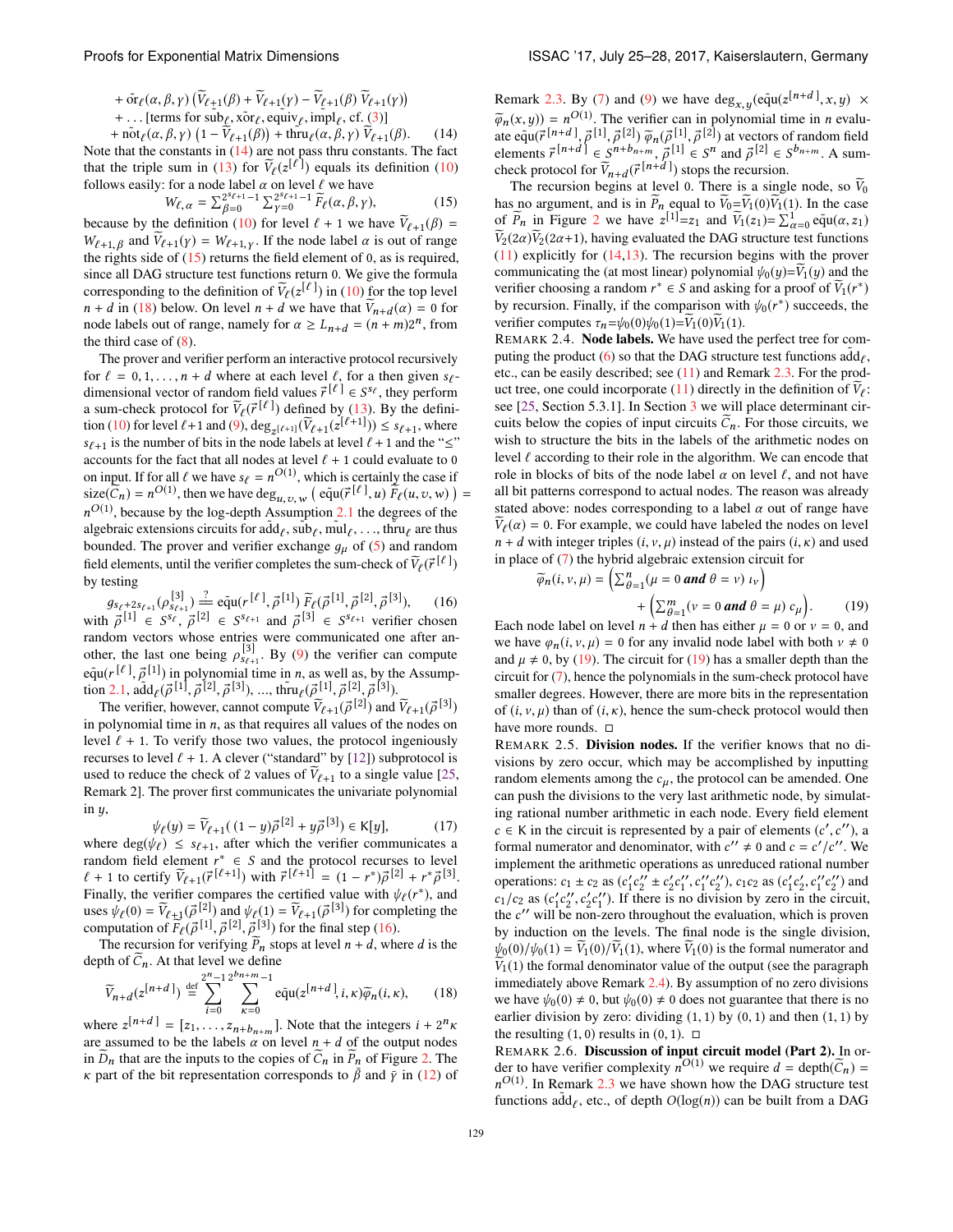of polynomial size. In the GKR protocol, the verifier evaluates the DAG structure test functions, but not  $C_n$ . Instead, the verifier runs the protocol up the levels of the DAG for  $C_n$  and then evaluates the decoder circuits  $D_n$ . Therefore, the input circuits  $C_n$  can have exponential size and be represented by their  $\text{add}_{\ell}$ ,  $\text{sub}_{\ell}$ ,  $\text{mul}_{\ell}$ , ..., thru<sub> $\ell$ </sub> that must satisfy the log-depth Assumption [2.1.](#page-3-8)

An example would be a circuit  $\widetilde{C}_n$  that computes  $\widetilde{f}_n(i) = \binom{2i}{i}$  for  $i = 0, 1, \ldots, 2^n - 1$  in the field F, say  $F = \mathbb{Z}_p$  with p an  $n^{O(1)}$ -digit prime number, so that the field arithmetic is also polynomial time in *n*, and  $p > 2^n$  so that there are no divisions by zero. In  $\tilde{C}_n$  we shall compute  $\binom{2i}{i}$  as a hypergeometric sequence  $\binom{2i}{i} = \frac{(2i-1)(2i)}{i^2} \binom{2(i-1)}{i-1}$ . Our example thus demonstrates the circuit construction for all hypergeometric sequences. We now describe  $C_n$ . We first initialize on a certain level  $2^n$  blocks  $\vec{\Phi}_i$  of *n* nodes  $(0 \leq j \leq 2^n - 1)$  that represent the values  $0, 1, \ldots, j, \ldots, 2^n - 1$  as *n*-bit binary integers. We can achieve those values in  $O(n \log(n))$  depth by a parallel prefix circuit for  $\vec{\Phi}_j = \sum_{\delta=1}^j 1$  with  $j \ge 1$ , where 1 is represented as a binary *n*-bit integer using the inputs  $c_1 = 0$  and  $c_2 = 1$  as the bit values, and where the prefix operation is binary look-ahead addition of depth  $O(log(n))$  on *n* bit integers. Note that inputs for  $c_1$  and  $c_2$ now have fan-out exponential in *n*. The nodes  $\Phi_0$  are initialized by passing thru  $c_1 = 0$ . In the next layers we filter all  $\vec{\Phi}_j$ , whose value is  $\vec{\Phi}_j = j$  in binary representation, into  $2^n$  nodes  $\Psi_j^{\text{[num]}}$  and  $\Psi_j^{\text{[den]}}$  $(0 \le j \le 2^n - 1)$  of field elements, containing

$$
\Psi_j^{\text{[num]}} = (\vec{\Phi}_j = 0 \text{ or } \vec{\Phi}_j > i) + (\vec{\Phi}_j \neq 0 \text{ and } \vec{\Phi}_j \leq i) (2\vec{\Phi}_j - 1) 2\vec{\Phi}_j,
$$
  

$$
\Psi_j^{\text{[den]}} = (\vec{\Phi}_j = 0 \text{ or } \vec{\Phi}_j > i) + (\vec{\Phi}_j \neq 0 \text{ and } \vec{\Phi}_j \leq i) \vec{\Phi}_j^2.
$$

Here *i* is an input to  $C_n$  as an *n*-bit integer, which also has been passed thru. In the above circuits for  $\Psi_j^{\text{[num]}}, \Psi_j^{\text{[den]}}$  the Boolean tests are performed by binary integer arithmetic on the values represented by  $\dot{\Phi}_i$  and *i*, yielding as output values a single field element of value 0 or 1. The values  $(2\vec{\Phi}_j - 1)$   $2\vec{\Phi}_j$  and  $\vec{\Phi}_j^2$  are computed by field arithmetic after converting the binary integer representations  $\dot{\Phi}_j$  to field elements of that value from their 0/1 bit values  $\iota_{\nu}$ , namely  $\sum_{\nu=1}^{n} \ell_{\nu} 2^{\nu-1}$ . Finally, we compute  $\binom{2i}{i} = (\prod_{j=0}^{2^n-1} \Psi_j^{[\text{num}]})/2^{\nu-1}$  $(\prod_{j=0}^{2^n-1} \Psi_j^{[\text{den}]})$  via two trees of height *n*. The last operation introduces a division, and the remaining circuitry can use the formal numerators and denominators introduced in Remark [2.5.](#page-4-2)

The single hybrid extension circuit  $\tilde{C}_n$  for  $\binom{2i}{i}$ , as an element in the field F, has width  $O(n2^n)$  and depth  $O(n \log(n))$ . However, the circuit has a regular structure because of the regularity of parallel prefix, which is also used in look-ahead addition [\[2\]](#page-7-12), where the *xor* "super" nodes are useful. The  $O(n \log(n))$  DAG structure test functions  $\text{add}_\ell$ ,  $\text{sub}_\ell$ ,  $\text{mul}_\ell$ , ..., thru $_\ell$ , which manipulate the node labels of  $O(n)$  bits, possibly by modular arithmetic using division circuits of  $O(log(n))$  depth [\[1\]](#page-7-11) and integer constants with  $O(n)$  bits, can satisfy the requirements of the log-depth Assumption [2.1.](#page-3-8) Note that the circuits need not be log-space uniform, only polynomial-time uniform: the prover and verifier evaluate them.

In summary, we have constructed a GKR protocol that can verify, for instance,  $\sigma_{n,p} = \sum_{i=0}^{2^n-1} {2i \choose i} \mod p$  for a prime number *p* with  $log(p) = n^{O(1)}$  in bit complexity  $n^{O(1)}$ .  $\Box$ 

REMARK 2.7. Discussion of input circuit model (Part 3). We now show how to relax the log-depth Assumption [2.1](#page-3-8) in our protocol. This will allow us to consider circuits with structure test functions of degree possibly exponential, whilst keeping a protocol with communication and verifier complexity  $n^{O(1)}$ . If the structure test degree is exponential then the polynomials  $g_{\mu}$  of [\(5\)](#page-2-6) in the corresponding sumchecks cannot be sent by the prover. We use an idea

similar to the one used in [\[12,](#page-7-2) Section 4.2], where the evaluation of the structure test functions itself is delegated to the prover and proved using an interactive sub-protocol. Here we use a sub-protocol recursively that is not limited to the test functions. We address the evaluation of [\(13\)](#page-3-3) globally by delegating it to the prover, and proving it thanks to a sub-protocol analogous to the one used for the tree of Figure [2.](#page-3-1)

The following uniformity condition is sufficient for a protocol of verifier complexity  $n^{O(1)}$ .

<span id="page-5-0"></span>ASSUMPTION 2.2. *Polynomial-depth. All algebraic extension circuits for the DAG structure test functions*  $\text{add}_\ell$ ,  $\text{sub}_\ell$ ,  $\text{mul}_\ell$ , ..., thru $_\ell$  are for all levels  $\ell$  of **depth**  $n^{O(1)}$  and possibly exponential size *(or even size* 2*nO*(1) *), which are given by their own DAG structure test functions of depth*  $O(\log(n))$ *, hence degree and size*  $n^{O(1)}$ *, which the verifier is able to evaluate at field elements in*  $n^{O(1)}$  *time. If some (or all) circuits for the DAG structure test functions*  $\tilde{ad}d_f$ , *etc.*, *for the initial input circuit are given by DAGs of size nO*(1) *, then the required DAG structure test circuits of depth O*(log*n*) *for those DAGs can be constructed in nO*(1) *time by the prover and verifier as in Remark [2.3.](#page-3-9)*

We now sketch how to modify our protocol to account for the weaker log-depth Assumption [2.2](#page-5-0) for the DAG structure test function. Instead of performing a sumcheck protocol for  $\tilde{V}_{\ell}(\vec{r}^{[\ell]})$  defined by  $(13)$  and  $(14)$ , the prover and verifier engage in a tree evaluation protocol for a tree analogous to Figure [2:](#page-3-1) the nodes in the large perfect binary tree are addition nodes, adding up the  $2^{s_\ell+2s_{\ell+1}}$ values  $\tilde{equ}(\vec{r}^{[\ell]}, \alpha)$   $\tilde{F}_{\ell}(\alpha, \beta, \gamma)$ . The function  $\tilde{f}_{s_{\ell}+2s_{\ell+1}}$  has inputs  $\alpha, \beta, \gamma, \upsilon_1, \upsilon_2, z^{[\ell]}$  and is represented by a hybrid circuit  $\widetilde{C}_{s_{\ell}+2s_{\ell+1}}$  for  $\widetilde{f}_{s_{\ell}+2s_{\ell+1}}(\alpha, \beta, \gamma, \upsilon_1, \upsilon_2, z^{[\ell]} ) =$ 

 $\tilde{\text{equ}}(z^{[\ell]}, \alpha) (\tilde{\text{add}}_{\ell}(\alpha, \beta, \gamma)(v_1+v_2)+\cdots+\tilde{\text{Inru}}_{\ell}(\alpha, \beta, \gamma)v_1), (20)$ which implements [\(13\)](#page-3-3) for inputs  $v_1 = V_{\ell+1}(\beta)$  and  $v_2 = V_{\ell+1}(\gamma)$ . Here the inputs  $v_1, v_2$  and the components of  $z_{\theta}^{[\ell]}$  take the role of the constants  $c_1, \ldots, c_m$  in the function  $\tilde{f}_n$  in Figure [2.](#page-3-1) We have  $s_{\ell}$  + 2*s*<sub> $\ell$ +1</sub> as *n* in our special summation tree protocol for the function  $f_{s_{\ell}+2s_{\ell+1}}$  in [\(20\)](#page-5-1). Finally, the decoder circuits  $D_{s_{\ell}+2s_{\ell+1}}$  have inputs  $\alpha$ ,  $\beta$ ,  $\gamma$ ,  $\nu$ ,  $\mu'$  and implement the hybrid algebraic extension function (cf. [\(19\)](#page-4-7))  $\widetilde{\varphi}(\alpha, \beta, \gamma, \nu, \mu, \mu') =$ <br>( $\sum_{\alpha}^{s_{\ell}+2s_{\ell+1}} (\mu=0 \text{ and } \mu'=0 \text{ and } \theta=v)$ )

$$
\left(\sum_{\theta=1}^{s_{\ell}+2s_{\ell+1}}(\mu=0 \text{ and } \mu'=0 \text{ and } \theta=v\right) \, I_{\nu}\right)+(v=0 \text{ and } \mu'=0
$$
\nand  $\mu=0$ )  $\widetilde{V}_{\ell+1}(\beta) + (v=0 \text{ and } \mu'=0 \text{ and } \mu=1) \, \widetilde{V}_{\ell+1}(\gamma)$ 

<span id="page-5-2"></span><span id="page-5-1"></span>+  $\left(\sum_{\theta=1}^{s_{\ell}}(v=0 \text{ and } \mu=0 \text{ and } \theta=\mu') r_{\theta}^{[\ell]}\right),$  (21)

where  $i_{\nu}$  is the variable corresponding to the  $\nu$ -the bits of the combined bit vector for  $\alpha$ ,  $\beta$ ,  $\gamma$ . Note that  $\mu$  is a single bit/variable input, which selects which of the two values  $V_{\ell+1}(\beta)$  or  $V_{\ell+1}(\gamma)$  is output by the decoder. The circuit  $\tilde{C}_{s_{\ell}+2s_{\ell+1}}$  for  $\tilde{f}_{s_{\ell}+2s_{\ell+1}}$  [\(20\)](#page-5-1) has by the polynomial-depth Assumption [2.2](#page-5-0) for its embedded circuits for the DAG structure test functions  $\tilde{\text{add}}_{\ell}$ , etc., itself DAG structure test functions that satisfy the log-depth Assumption [2.1,](#page-3-8) and Remark [2.6](#page-4-1) applies for the tree summation protocol. The decoder circuit  $\tilde{\varphi}$  of [\(21\)](#page-5-2) has depth *O*(log*n*), which the verifier can evaluate for random field element inputs for the bits of  $\alpha$ , etc., by the subprotocol [\(17\)](#page-4-8) and a certificate for  $\tilde{V}_{\ell+1}(\vec{r}^{\ell+1}]$ ).  $\Box$ 

REMARK 2.8. Space complexity for the prover. As the sum-check protocols involved move from level  $\ell$  to level  $\ell + 1$ , but the circuit evaluation from level  $\ell + 1$  to level  $\ell$ , the required circuit node values either need to be stored or re-computed when needed. This trade-off is well-studied in the field of automatic differentiation [\[13\]](#page-7-13).  $\Box$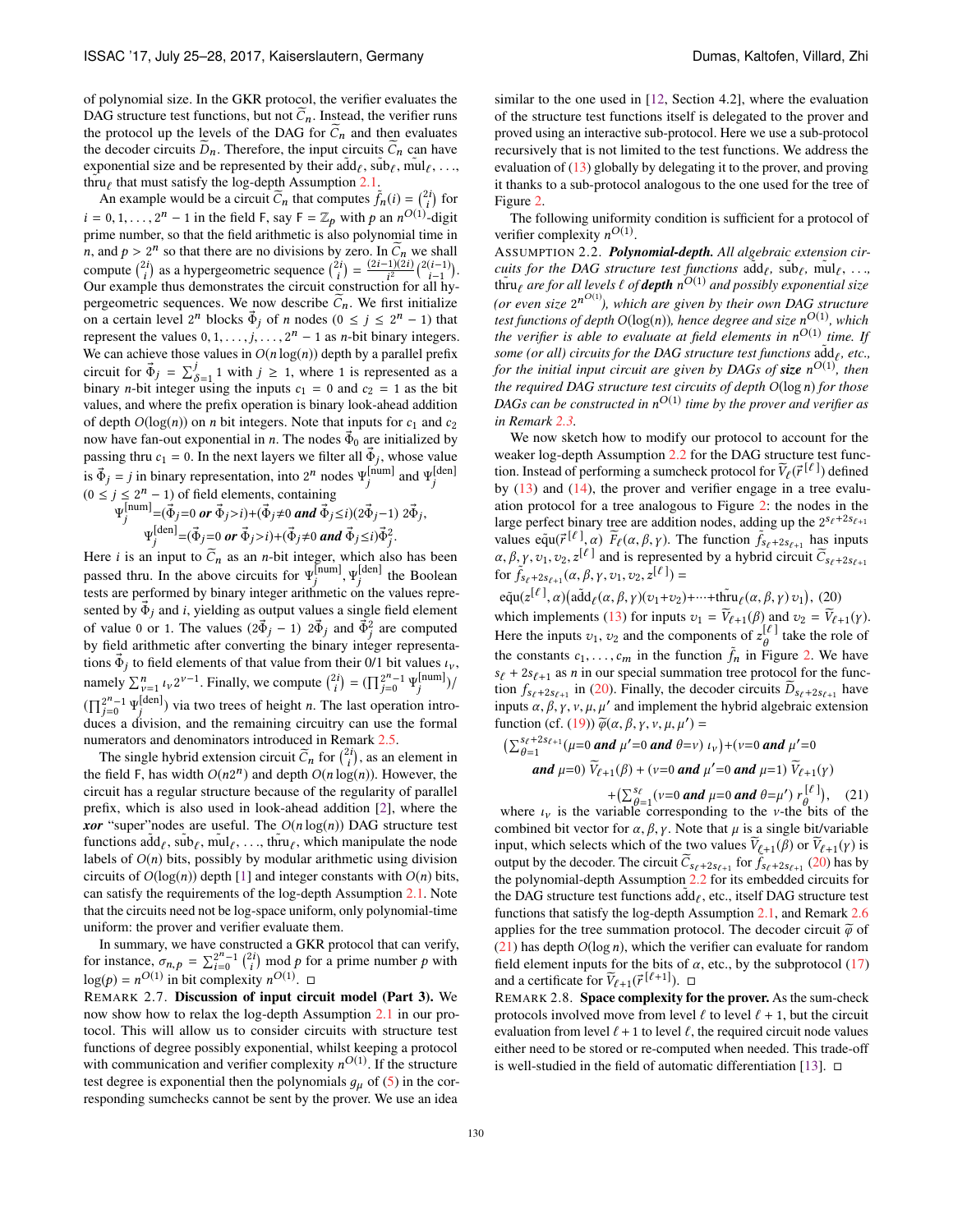#### <span id="page-6-0"></span>3. LINEAR ALGEBRA CIRCUITS

For certifying linear algebra computations, poly-log-depth uniform circuits for linear algebra replace the binary tree in Figure [2.](#page-3-1) Many classical problems, such as determinant, rank, linear system solution, etc., are in  $NC^2$ . The determinant is for 0 or large characteristic verifiable with a prover efficient protocol of complexity  $N^{\omega}(\log N)^{O(1)}$ , where  $\omega$  is the matrix multiplication exponent. One uses the processor-efficient circuits from [\[17\]](#page-7-5), but with the preconditioner from [\[10\]](#page-7-7), which uses two verifier-selected random field elements. The rank protocol uses the parallel algorithm in [\[23\]](#page-7-14) and parallel algorithms for the characteristic polynomial [\[5,](#page-7-15) [7\]](#page-7-16). Possibly  $O(N)$  trailing coefficients  $v_i$  are certified to be zero by verifying  $0 = w = \sum_i v_i r^{i-1}$  with a verifier-selected random *r* of  $(\log N)^{O(1)}$ bit-size. The leading  $\Delta$  coefficients of the characteristic polynomial can be computed by log-squared-depth uniform circuits with  $\Delta^{1/2} N^{\omega} (\log N)^{\tilde{O}(1)}$  work, for characteristic 0 or  $\geq \Delta + 1$  [\[7\]](#page-7-16). For  $\Delta = N$  one has the characteristic polynomial, and  $\Delta \ll N$  is used for the resultant in Section [4.](#page-6-2) No processor-efficient circuit for the characteristic polynomial or prover-efficient protocol for the rank, with a fixed number of verifier-selected random elements, are known to us.

#### <span id="page-6-2"></span>4. THE MULTIVARIATE RESULTANT

We will use the Macaulay matrices [\[4,](#page-7-17) [22\]](#page-7-18) for our determinant circuits to compute the resultant. There exist smaller matrices which also lead to proof protocols, of possibly smaller prover complexity. Candidate matrix constructions are Dixon matrices [\[6,](#page-7-19) [19\]](#page-7-20) and matrices for sparse systems [\[8,](#page-7-21) [14\]](#page-7-22), to name a few of many. Here we use Canny's simple formulation as an illustration of the power of the GKR protocol and our variant.

We consider a system of *k* homogeneous polynomials in *k* variables over a field F,  $\sum f(x, y)$ 

$$
f_i(y_1, ..., y_k) = \sum_{e_{i,1} + ... + e_{i,k} = d_i} \tilde{f}(i, e_{i,1}, ..., e_{i,k}, c_1, ..., c_m) \times
$$
  

$$
v_{i,1}^{e_{i,1}} \cdots v_{i,k}^{e_{i,k}} \in F[y_1, ..., y_k], 1 \le i \le k;
$$
 (15.15)

<span id="page-6-1"></span> $y_1^{i_1,1} \cdots y_k^{i_k, k} \in F[y_1, ..., y_k], 1 \le i \le k;$  (22)<br>*note that we now use i for the i*-th polynomial, not the input *i*. Let  $d_{\text{max}} = \max_{1 \leq i \leq k} (d_i)$ . In [\(22\)](#page-6-1) the single function for the coefficients  $\tilde{f}(\vec{X}, \vec{E}_1, \dots, \vec{E}_k, \vec{C})$  represents a  $(k \log(d_{\text{max}}))^{O(1)}$ -depth algebraic extension circuit, whose inputs are the binary digits of *i*, the binary digits of the term exponents  $e_{i,1}, \ldots, e_{i,k}$ , and  $m = (k \log(d_{\max}))^{O(1)}$ constants  $c<sub>\mu</sub>$  from a field F (cf. Figure [1\)](#page-2-1). If needed for the computation of  $\tilde{f}$ , a subsequence of the constants could contain the bits of the binary representation of  $k$ ,  $d_1$ , ...,  $d_k$ . From that subsequence of constants one can then from the input *i* to  $\tilde{f}$  compute the binary representation of  $d_i$  by the circuit for

<span id="page-6-3"></span>
$$
d_i = \tilde{d}(i, c_1, \dots, c_m) = \sum_{\kappa=1}^k \tilde{qu}(\kappa, i) d_\kappa,
$$
 (23)

In [\(23\)](#page-6-3) the bits of all  $\kappa$  are wired into  $\tilde{d}$  from the input constants  $c_1 = 0$  and  $c_2 = 1$ , as are the bits of  $d_K$ . The DAG structure test functions are computable by the prover and verifier for the agreed positions of the bits of  $d_1$ , ...,  $d_k$  in  $c_1$ , ...,  $c_m$ . Note that *k* is implicit in the node labels of the circuit  $\tilde{d}$ .

We assume that  $\tilde{f}$  evaluates to 0 if one or more of the  $e_{i,k}$  < 0, as we will evaluate  $\tilde{f}$  with such values in [\(27\)](#page-6-4) below. In our evaluations we will always have  $d_i = e_{i,1} + \cdots + e_{i,k}$ . An example for coefficients which are representable by such circuits  $\tilde{f}$  was given in the abstract:  $\tilde{f}(i, e_{i,1}, \ldots, e_{i,k}, c_1, \ldots, c_m) = (i + e_{i,1} + \cdots + e_{i,k})!$  $/(i! e_{i,1}! \cdots e_{i,k}!)$ ; see Remark [2.6](#page-4-1) how to achieve circuit depth  $(k \log(d_{\max}))^{O(1)}$ .

Macaulay gives a matrix  $A^{[num]} \in F^{D \times D}$  and a submatrix  $A^{[den]} \in$  $F^{D' \times D'}$  A<sup>[num]</sup> with entries the symbolic coefficients of [\(22\)](#page-6-1) such that

the resultant of [\(22\)](#page-6-1) is the polynomial  $det(A^{[num]})/det(A^{[den]})$  (in the symbolic coefficients) evaluated at the actual coefficient values. The fundamental property is that the system [\(22\)](#page-6-1) has a (projective) zero, which is a common root  $\neq (0, \ldots, 0)$ , if and only if the resultant is zero. Canny handles the difficulty that  $det(A^{[den]})$  may evaluate to zero at the actual coefficient values by dividing the characteristic polynomial of *A*[num] by the one of *A*[den] , which correspond to the resultant of the polynomial system for  $f_i(y_1,..., y_k) - \lambda y_i^{d_i}$ . We have:

$$
\delta \stackrel{\text{def}}{=} 1 + \sum_{i=1}^{k} (d_i - 1), \quad D \stackrel{\text{def}}{=} {\delta + k - 1 \choose k - 1},
$$

$$
D' \stackrel{\text{def}}{=} D - \Delta, \quad \Delta \stackrel{\text{def}}{=} {\sum_{i=1}^{k} \prod_{i' \neq i} d_{i'}}.
$$
(24)

<span id="page-6-7"></span>Again, *D* are the dimensions of  $A^{[num]}$ , *D'* the dimensions of  $A^{[den]}$ and  $\Delta$  the degree of the resultant in the coefficients of [\(22\)](#page-6-1).

Our determinant protocol can certify the resultant in verifier complexity  $O((\log D)^2)$ , that is,  $(k \log(d_{\max}))^{O(1)}$ . We first describe a circuit that computes the determinant of the larger matrix *A*[num] . We can wrap the circuits  $\tilde{f}$  for the coefficients by circuits that with input *I*, *J* return  $a_{I,J}^{\text{[num]}}$ , but then the verifier constructs the Macaulay matrix for each input pair  $(I, J)$ . Instead, we construct a single circuit that at a certain level has  $D^2$  nodes with the values of  $a_{I,J}^{[num]}$ for  $\tilde{f}$  for the larger Macaulay matrix  $A^{[num]}$ . One can consider that preparatory circuit as one decoder circuit in the sense of Figure [2.](#page-3-1)

The Macaulay construction labels the *D* rows of *A*[num] by all terms  $y_1^{\eta_1} \cdots y_k^{\eta_k}$  of total degree  $\delta$ . The columns are labeled by pairs  $(i, y_1^{\chi_1} \cdots y_k^{\chi_k})$  with  $\chi_1 + \cdots + \chi_k = \delta - d_i$  and  $\chi_{i'} \leq d_{i'} - 1$  for all  $1 \le i' \le i-1$  (Canny calls the terms "reduced in  $y_1, \ldots, y_{i-1}$ "). There are exactly *D* such pairs, which we obtain as follows: for each term  $y_1^{\eta_1} \cdots y_k^{\eta_k}$  with  $\eta_1 + \cdots + \eta_k = \delta$  compute

<span id="page-6-5"></span> $i = \min\{i' \mid 1 \le i' \le k \text{ and } \eta_{i'} \ge d_{i'}\}$  (25) (because of the value of  $\delta$  the set is non-empty) and the following corresponding term:

<span id="page-6-6"></span> $y_1^{\chi_1} \dots y_k^{\chi_k} = y_1^{\eta_1} \dots y_{i-1}^{\eta_{i-1}} y_i^{\eta_i - d_i} y_{i+1}^{\eta_{i+1}} \dots y_k^{\eta_k}$ . (26) Note that the same vector  $[\chi_1, \ldots, \chi_k]$  may be associated with different *i*'s. We give an example for  $k = 3$ ,  $d_1 = 2$ ,  $d_2 = 2$ ,  $d_3 = 1$  with  $\delta = 3, D = \binom{3+2}{2} = 10$  (see [\[3,](#page-7-23) Resultant Example]).

|                   | $\overline{\phantom{a}}$ |                |                |             |             |
|-------------------|--------------------------|----------------|----------------|-------------|-------------|
| $\vec{n}$         | [3,0,0]                  | [2,1,0]        | [2,0,1]        | [1,2,0]     | [1,1,1]     |
| $(i, \vec{x})$    | (1,[1,0,0])              | (1, [0, 1, 0]) | (1, [0, 0, 1]) | (2,[1,0,0]) | (3,[1,1,0]) |
| $\vec{n}$         | [1,0,2]                  | [0,3,0]        | [0,2,1]        | [0,1,2]     | [0,0,3]     |
| $(i, \vec{\chi})$ | (3,[1,0,1])              | (2,[0,1,0])    | (2,[0,0,1])    | (3,[0,1,1]) | (3,[0,0,2]) |

The entry in *A*[num] for rows and columns labeled in the above manner is then  $a_{[\eta_1,...,\eta_k]}^{[num]}$ ,  $[i, \chi_1,...,\chi_k]$  =

<span id="page-6-4"></span>
$$
\tilde{f}(i, \eta_1 - \chi_1, \dots, \eta_k - \chi_k, c_1, \dots, c_m).
$$
\n(27)

Our preparatory circuit has inputs  $d_1, \ldots, d_k$ , which are represented in binary, and the constants *c*1,...,*cm*. In the hybrid version those constitute  $s_{\ell_{\text{inp}}} = k \lceil \log_2(d_{\text{max}} + 1) \rceil + m$  input variables. In our GKR protocol, the function  $V_{\ell_{\text{inp}}}$  can then be evaluated by the verifier in complexity  $O(k \log(d_{\max}))^{O(1)}$ . We first generate on a certain level a block of *D* exponent vectors of all  $y_1^{\eta_1} \cdots y_k^{\eta_k}$  with  $\eta_1 + \cdots + \eta_k = \delta$ . 1. Compute the individual exponent lists  $[0, \ldots, \delta]$ .

2. Combine the list to exponent vectors  $[\eta_1, \ldots, \eta_{k-1}]$  with  $0 \leq$  $\eta_i \leq \delta$ . There are  $(\delta + 1)^{\tilde{k}-1}$  such vectors which are produced by passthru wiring in the circuit, whose DAG structure test functions are computable by the prover and verifier.

3. Sort the vectors via a Batcher sorting network of log-squared depth, with the comparison being the circuit for comparing the total degrees  $\eta_1 + \cdots + \eta_{k-1}$  in binary.

4. Truncate the sorted list at the first *D* nodes via wiring and DAG structure test functions.